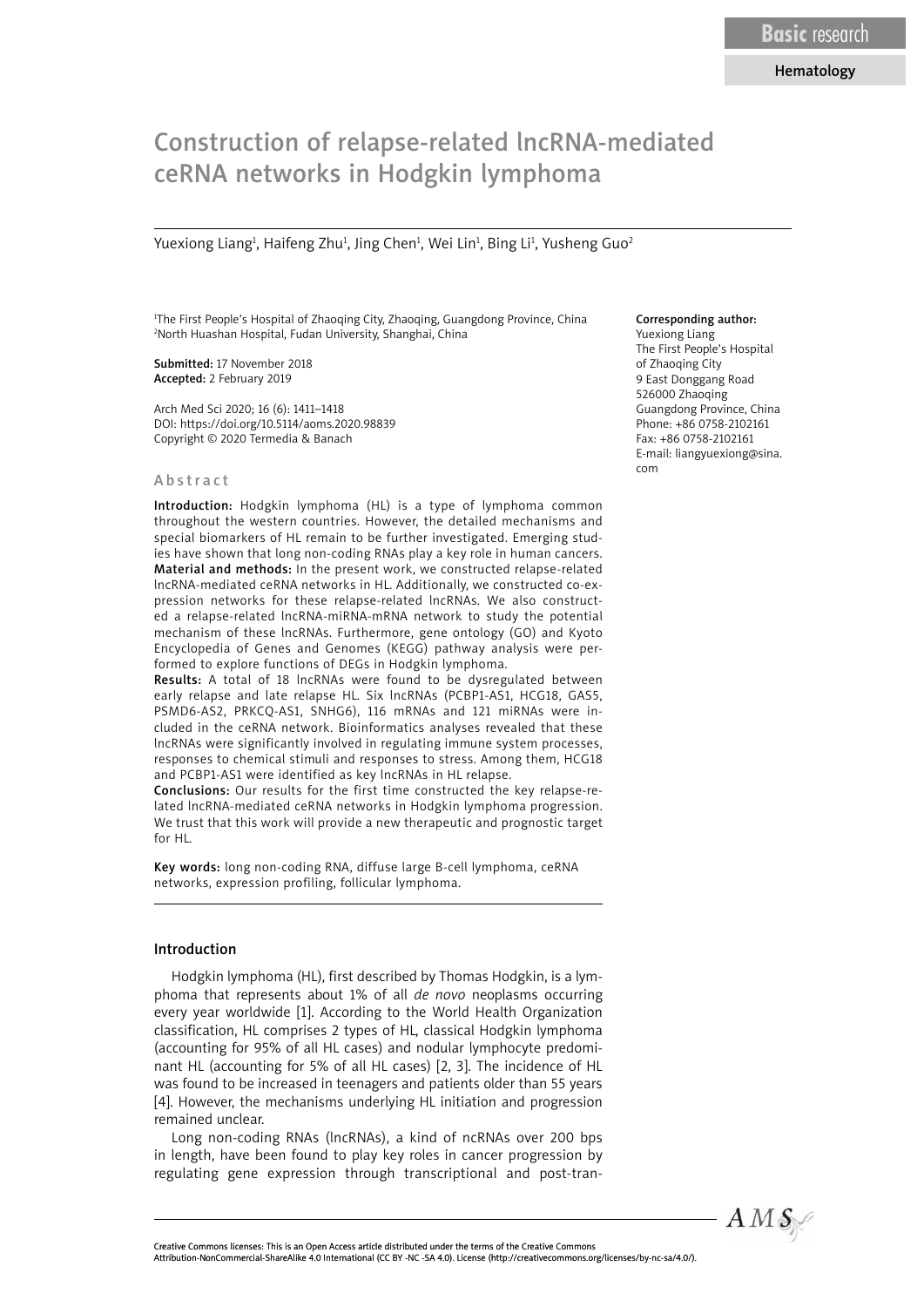scriptional mechanisms [5–7]. For example, lncRNA EPIC1 promoted breast tumorigenesis by interacting with MYC to induce cell-cycle-related gene expression [8]. MALAT1 interacted with the PRC2 complex to regulate inflammatory gene expression in diabetes [9]. However, the roles of lncRNAs in HL remained unknown. Until now, only two reports have indicated that lncRNAs were involved in HL progression. Tayari *et al.* [10] identified HL-specific lncRNAs by using microarray profiling. Leucci *et al.* [11] also found that MALAT1 could bind to miR-9 to regulate its targets expression in the cHL cell line L-428. Exploring the potential functions of lncRNAs in HL could provide useful information to identify novel biomarkers for HL.

In this study, we focused on identifying relapse-related lncRNAs in HL by analyzing the Gene Expression Omnibus (GEO) dataset GSE17920. Next, we conducted co-expression network analysis and bioinformatics analysis for relapse-related lncRNAs in HL. Moreover, we constructed a relapse-related lncRNA-miRNA-mRNA network to explore the potential mechanisms of these lncRNAs. We trust that the work will provide potential new therapeutic and prognostic targets for HL.

## Material and methods

## LncRNA classification pipeline

In this work, a pipeline was utilized to identify lncRNA expression pattern in HL, which was described by Zhang *et al.* [12].

## Microarray data and data preprocessing

In the work, we analyzed GSE17920 to identify relapse-related mRNAs and lncRNAs in Hodgkin lymphoma by downloading GEO datasets. A total of 9 early relapse HL and 24 late relapse HL samples were included in GSE17920, which was reported by Christian et al. All samples were obtained from Hodgkin's lymphoma patients.

## Functional group analysis

Here, we performed Gene Ontology (GO) analysis and Kyoto Encyclopedia of Genes and Genomes (KEGG) analysis to predict the potential roles of genes by using the DAVID system (https:// david.ncifcrf.gov/).

# Identification of lncRNA-associated PPI modules

We analyzed the interaction between lncRNA and protein using the STRING online software [13] and the combined score  $> 0.4$  was used as the cutoff criterion [14]. The PPI network was built using Cytoscape software [15].

## Results

## Identification of relapse-related mRNAs and lncRNAs in Hodgkin lymphoma

In the present study, we analyzed the publicly available gene expression dataset GSE17920 to identify relapse-related mRNAs and lncRNAs in Hodgkin lymphoma. A total of 9 early relapse HL and 24 late relapse HL samples were included in GSE17920. We firstly analyzed differentially expressed mRNAs in the GSE17920 database and found that 130 genes were up-regulated and 1209 genes were down-regulated in late relapse HL compared with early relapse HL (Figure 1 A).

We compared the lncRNA expression patterns between early relapse HL and late relapse HL. A total of 18 lncRNAs were dysregulated in late relapse HL compared with early relapse HL (Figure 1 A). Among them, GGTA1P, PCBP1-AS1, GK3P and IL10RB-AS1 were down-regulated and PGM5- AS1, HCG18, CHRM3-AS2, PSMD6-AS2, SNHG6, LOC102606465, LOC100190986, GAS5, MIR29B2, PRKCQ-AS1, ITGB2-AS1, MIR142, LOC101060091 and LINC00926 were up-regulated in late relapse HL samples (Figure 1 B).

## Construction of a relapse-related lncRNAmRNA co-expression network

Furthermore, we constructed a relapse-related lncRNA-mRNA co-expression network by calculating the Pearson correlation coefficient of the lncRNA-mRNA pair. In this study, only the lncRNA-mRNA pair with |R| > 0.65 was selected for network construction. Our results revealed that the relapse-related lncRNA-mRNA co-expression network consisted of 18 lncRNAs and 762 DEGs (Figure 2). HCG18, PGM5-AS1, PSMD6-AS2, and SNHG6 acted as key lncRNAs in this network by affecting more than 200 mRNAs.

# GO and KEGG analysis of differentially expressed lncRNAs

To obtain the potential functions of differentially expressed lncRNAs, we used GO and pathway analysis. The results of GO analysis showed that the upregulated genes were mainly involved in regulating responses to organic substances, immune system processes, responses to stress, cellular responses to organic substances, regulation of immune system processes, responses to chemicals, responses to stimuli, cellular responses to chemical stimuli, regulation of responses to stimuli, cell surface receptor signaling pathways, and cell activation (Figure 3 A). Meanwhile, we found that the molecular functions of upregulated genes were mainly involved in protein binding, enzyme binding, carbohydrate derivative binding,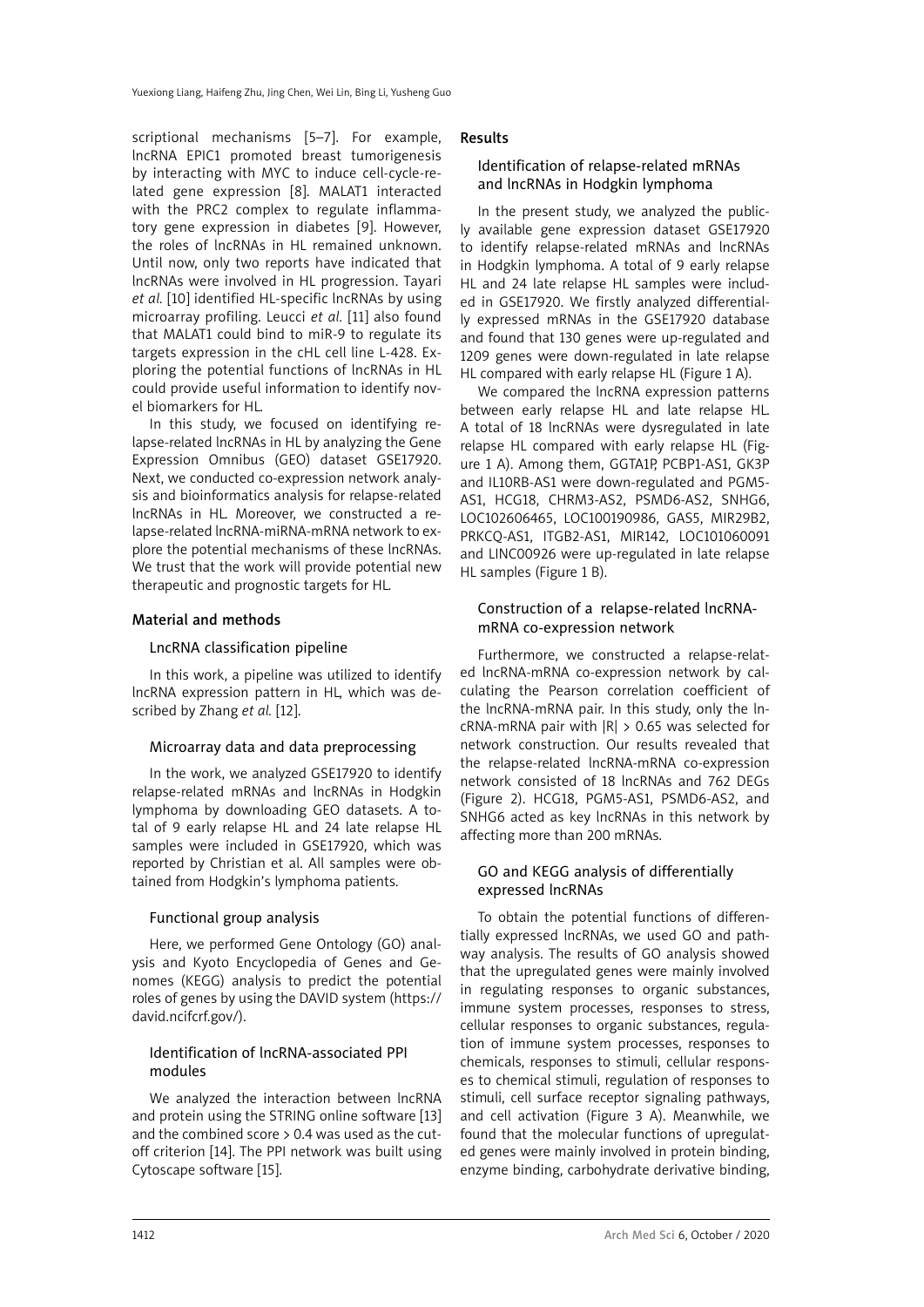#### Construction of relapse-related lncRNA-mediated ceRNA networks in Hodgkin lymphoma



Figure 1. Identification of relapse-related mRNAs and lncRNAs in Hodgkin lymphoma. A - Hierarchical clustering analysis showed differential mRNAs and lncRNA expression in the HL by using GSE17920. B – GSE17920 analysis showed that 18 lncRNAs were dysregulated in late relapse HL compared with late relapse HL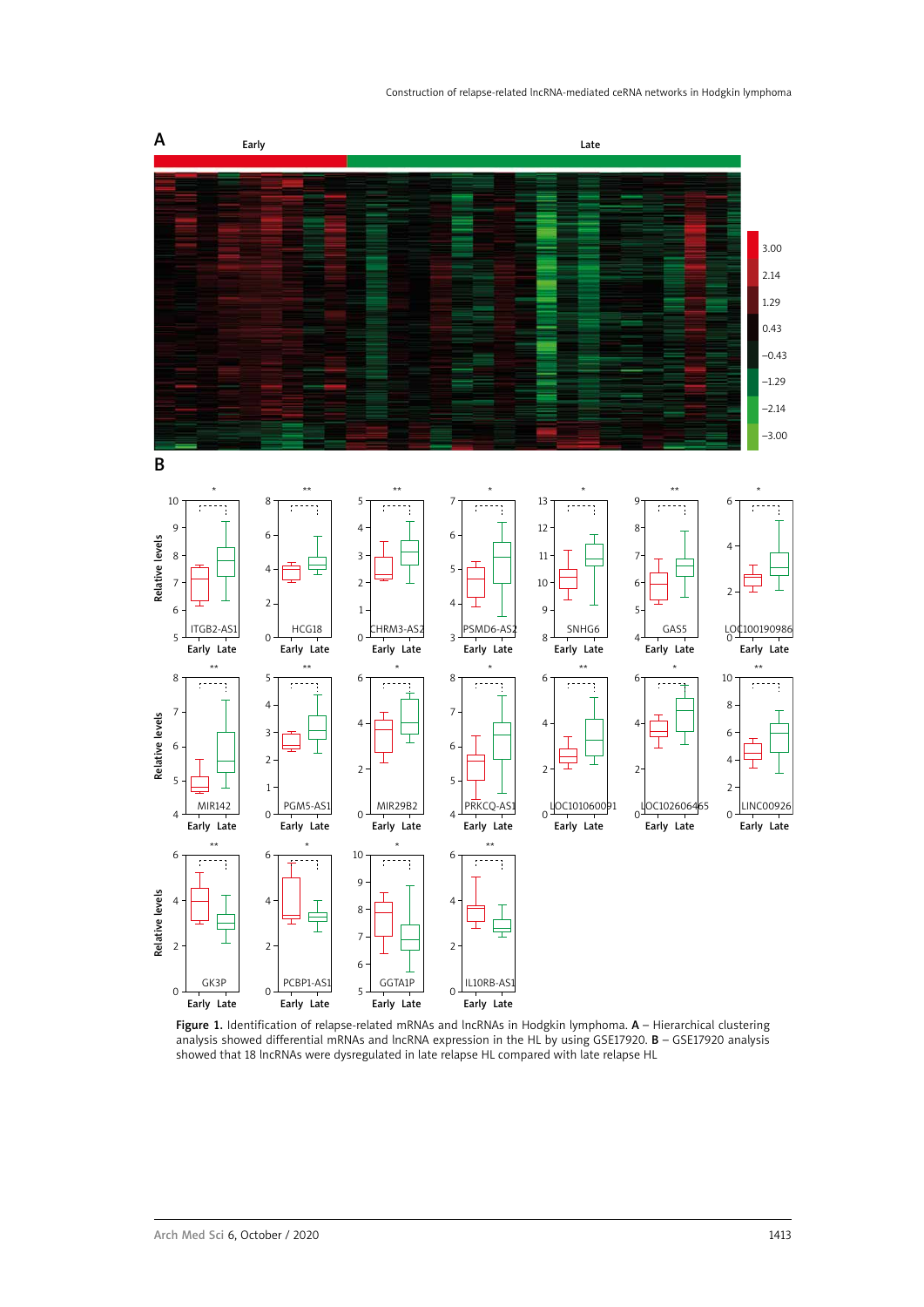

Figure 2. Construction of relapse-related lncRNA-mRNA co-expression networks in HL. The co-expression networks showed a relapse-related lncRNA-mRNA co-expression network consisting of 18 lncRNAs and 762 DEGs

ion binding, glycoprotein binding, identical protein binding, monosaccharide binding, antigen binding and small molecule binding (Figure 3 B).

The results of KEGG pathway analysis demonstrated that upregulated lncRNAs were mainly associated with the phagosome, lysosome, osteoclast differentiation, protein processing in endoplasmic reticulum, tuberculosis, *Staphylococcus aureus* infection, antigen processing and presentation, and carbon metabolism (Figure 3 C).

## Construction of relapse-related lncRNAmediated PPI networks

We next constructed relapse-related IncRNA-mediated PPI networks based on the information in the STRING database. Furthermore, the Mcode plugin was further used to identify key

modules (cut-off  $\geq$  3 and the nodes with edges ≥ 3-core). In total, 17 hub-networks were identified in this study. The top 3 hub-networks with more than 20 nodes are shown in Figure 4. Hub-network 1 contained 53 nodes and 458 edges (Figure 3 D), hub-network 2 contained 37 nodes and 188 edges (Figure 3 E), and hub-network 3 had 39 nodes and 135 edges (Figure 3 F).

## Construction of relapse-related lncRNA-mediated ceRNA networks

We also constructed relapse-related lncRNA-mediated ceRNA to study the potential mechanism of lncRNAs regulating mRNA expression. We selected positively correlated lncRNA-mRNA pairs with  $|R| > 0.65$  to build ceRNA networks. Then, we predicted the potential interactions of miRNA-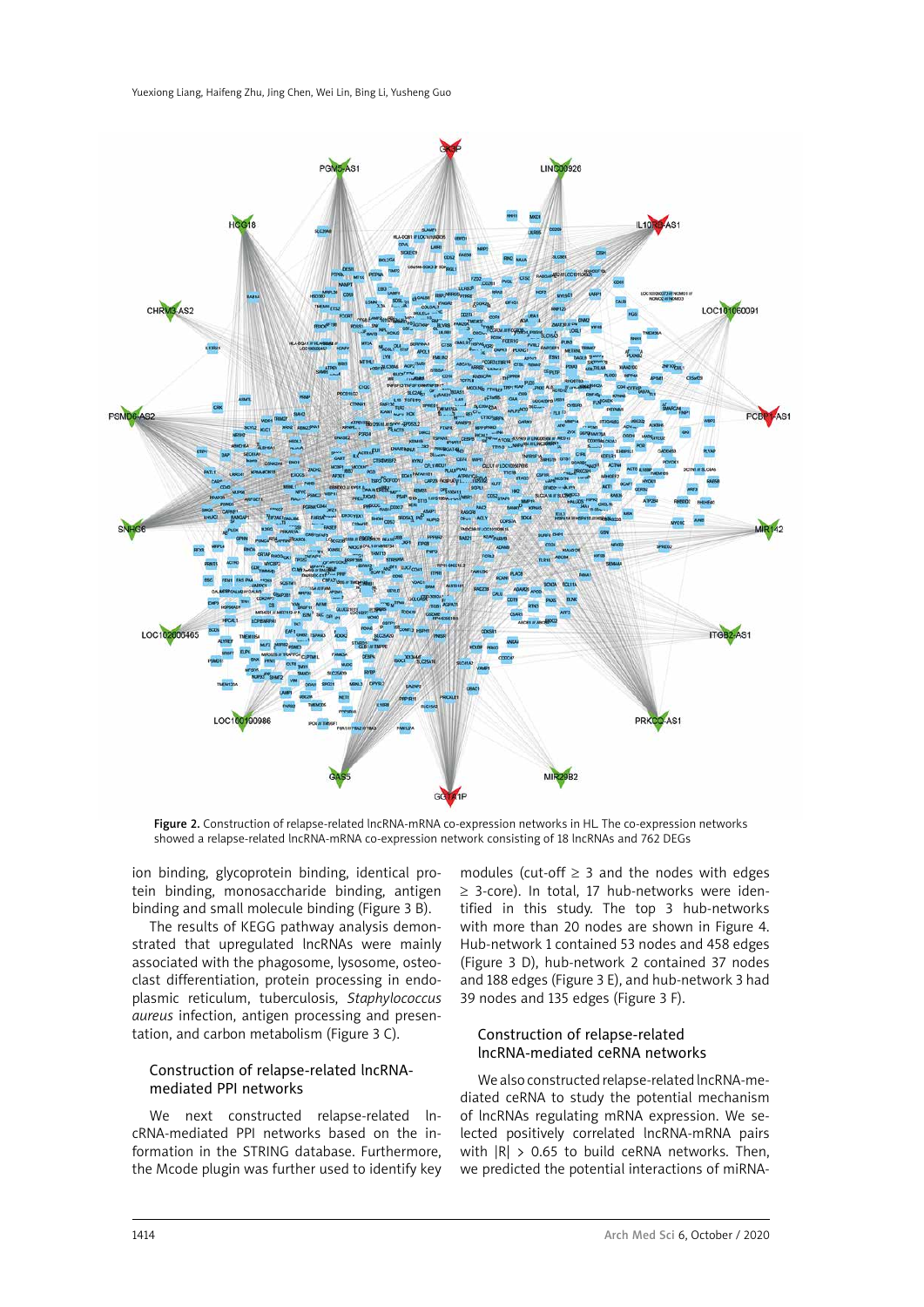

Figure 3. GO and KEGG analysis of differentially expressed lncRNAs in HL. (A-B) GO analysis shows differentially expressed lncRNA-related biological process analysis (A) and molecular function analysis (B). C – KEGG pathway analysis reveals differentially expressed lncRNA-related KEGG pathway analysis. D – Hub-network 1 contained 53 nodes and 458 edges. E – Hub-network 2 contained 37 nodes and 188 edges. F – Hub-network 3 contained 39 nodes and 135 edges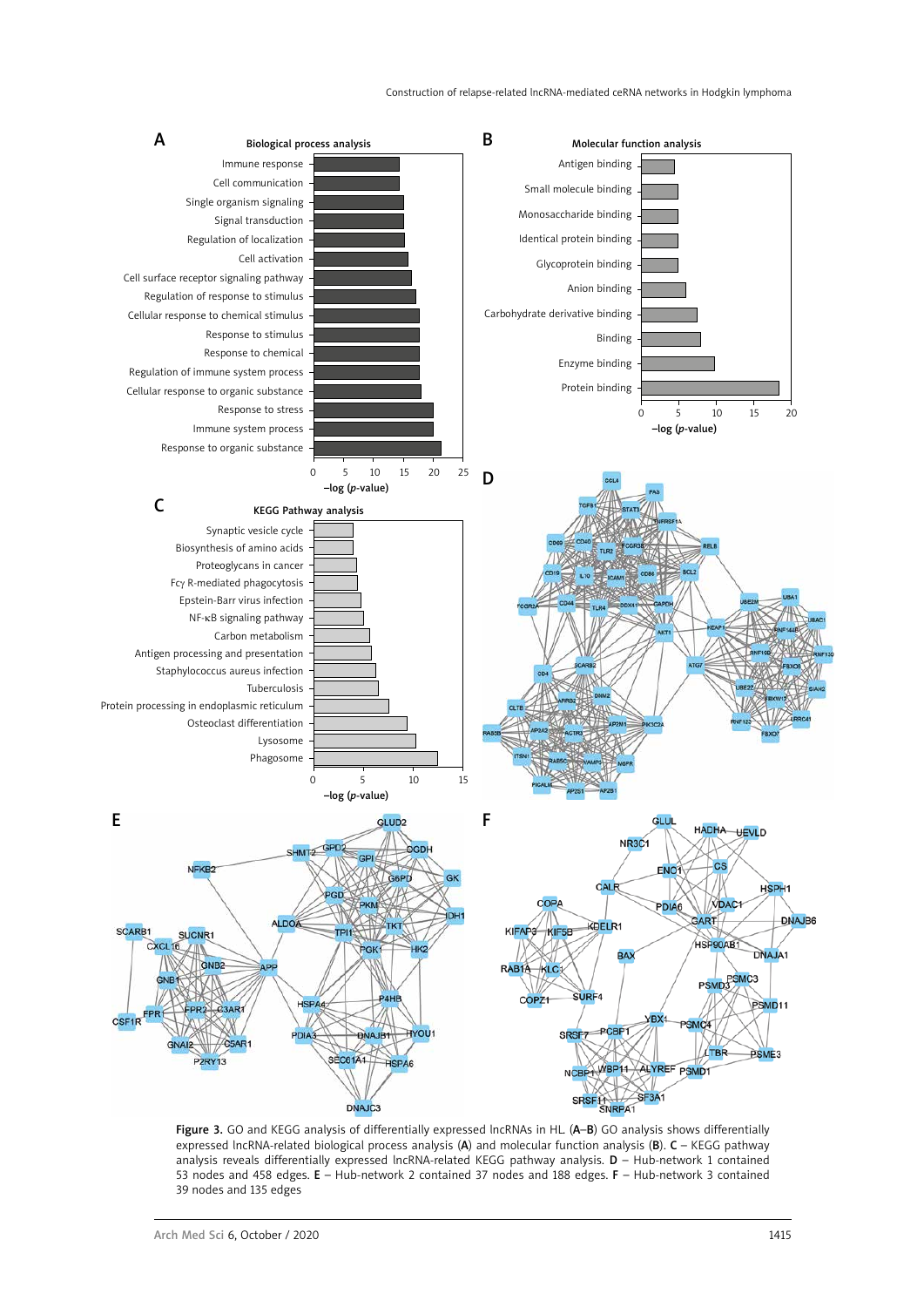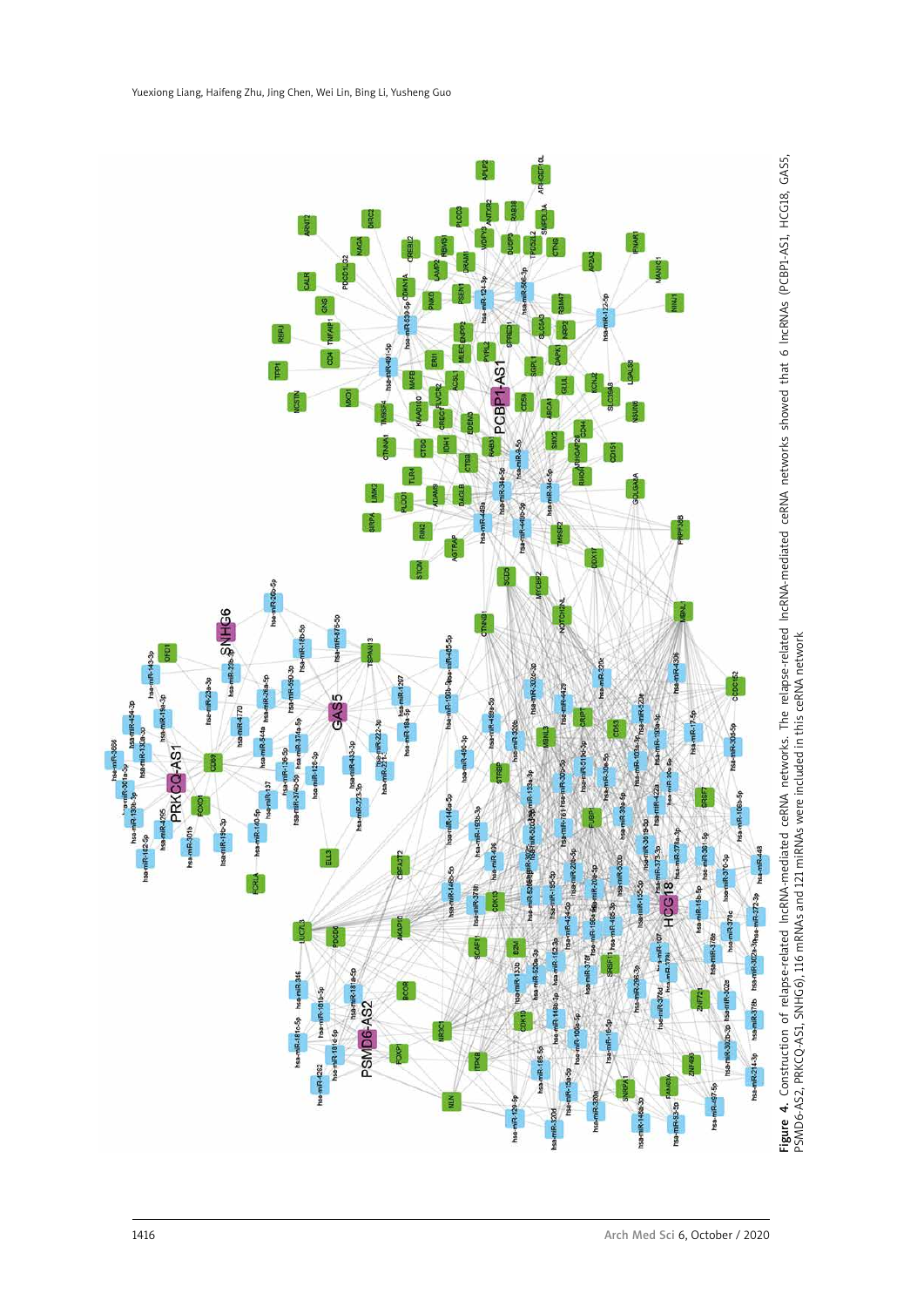lncRNA and miRNA-mRNA using StarBase. As shown in Figure 4, 6 lncRNAs (PCBP1-AS1, HCG18, GAS5, PSMD6-AS2, PRKCQ-AS1, SNHG6), 116 mR-NAs and 121 miRNAs were included in this ceRNA network. Interestingly, we found that PCBP1-AS1 and HCG18 were the key regulators in this network. According to our analysis, we found that HCG18 could sponge more than 75 miRNAs in the HL relapse-related progression and PCBP1-AS1 could regulate more than 60 mRNAs by competitive binding to hsa-miR-34a-5p, hsa-miR-9-5p, hsa-miR-34c-5p, hsa-miR-539-5p, hsa-miR-122-5p, hsa-miR-124-3p, hsa-miR-449a, hsa-miR-449b-5p, hsa-miR-491-5p, and hsa-miR-506-3p.

## Discussion

Hodgkin lymphoma (HL) is the main common lymphoma throughout the western countries [16]. Relapse of Hodgkin lymphoma after treatment is a major therapeutic challenge. However, the molecular mechanisms involved in the relapse of HL remained unclear. Emerging studies have shown that lncRNAs play key roles in cancer progression. In HL, only two reports have indicated that lncRNAs were involved in HL progression. For example, Tayari *et al.* identified HL-specific lncRNAs by using microarray profiling [10]. In this study, we analyzed relapse-related lncRNAs in HL using the public dataset GSE17920. A total of 18 lncRNAs were dysregulated in the relapse progression of HL. Among them, GGTA1P, PCBP1-AS1, GK3P and IL10RB-AS1 were down-regulated and PGM5- AS1, HCG18, CHRM3-AS2, PSMD6-AS2, SNHG6, LOC102606465, LOC100190986, GAS5, MIR29B2, PRKCQ-AS1, ITGB2-AS1, MIR142, LOC101060091 and LINC00926 were up-regulated in late-relapse HL samples compare to early-relapse HL. To the best of our knowledge, this is the first study to reveal relapse-related lncRNAs in HL.

Among these lncRNAs, SNHG6 and GAS5 have been reported to be key regulators in cancers. SNHG6 could promote esophageal squamous cell carcinoma, glioma, gastric cancer and hepatocellular carcinoma cell proliferation though ceRNA mechanisms [17–20]. GAS5 acted as a tumor suppressor involved in various cancers, including breast cancer, lung cancer, liver cancer and gastric cancer [21–24]. However, the molecular roles of these lncRNAs in HL remained unknown. In the present study, we first constructed relapse-related lncRNA-mRNA co-expression networks which included 18 lncRNAs and 762 mRNAs. Moreover, we performed bioinformatics analysis. Our results showed these lncRNAs were mainly involved in regulating responses to organic substances, immune system processes, responses to stress, cellular responses to organic substances, regulation of immune system processes, and phagosome and lysosome-related pathways. Finally, we constructed relapse-related lncRNAs mediated PPI networks. These results strongly suggested that lncRNAs also play important roles in relapse progression of HL.

The competitive endogenous RNA (ceRNA) hypothesis showed that lncRNAs could competitively bind to miRNAs to regulate protein-coding gene expression [25]. Emerging studies have shown that ceRNA play crucial roles in the development and progression of human diseases, such as prostate cancer, gliomas, liver cancer, and diabetes [26]. The ceRNA hypothesis provides an important mechanism to explain how lncRNAs regulate disease progression. Here, we constructed relapse-related lncRNA-mediated ceRNA to explore the potential mechanism of lncRNAs regulating mRNA expression. A total of 6 lncRNAs (PCBP1-AS1, HCG18, GAS5, PSMD6-AS2, PRKCQ-AS1, SNHG6), 116 mRNAs and 121 miRNAs were included in this ceRNA network. Interestingly, we found that PCBP1-AS1 and HCG18 were the key regulators in this network. According to our analysis, we found that HCG18 could sponge more than 75 miRNAs and PCBP1-AS1 could regulate more than 60 mRNAs. PCBP1-AS1 was a novel lncRNA involved in oral squamous cell carcinoma progression [27] and lncRNA HCG18 promoted intervertebral disc degeneration by sponging miR-146a-5p and regulating TRAF6 expression [28].

In conclusion, we identified a total of 18 lncRNAs that were found to be dysregulated between early relapse and late relapse HL. Furthermore, we constructed co-expression networks for these relapse-related lncRNAs. Bioinformatics analysis revealed that these lncRNAs were significantly associated with immune system processes, responses to stress, and responses to chemicals. Moreover, we constructed a relapse-related lncRNA-miRNA-mRNA network to explore the potential mechanism of these lncRNAs. OF note, HCG18 and PCBP1-AS1 were identified as key lncRNAs in HL relapse. Although the results must be confirmed in a prospective clinical trial on a larger group of patients, we trust that this work will give a potential new therapeutic and prognostic target for HL.

## Acknowledgments

Yuexiong Liang and Haifeng Zhu contributed equally to this work. Jing Chen, Wei Lin and Bing Li contributed equally to this work.

#### Conflict of interest

The authors declare no conflict of interest.

# References

1. Agostinelli C, Pileri SJ. Pathobiology of Hodgkin lymphoma. Mediterr J Hematol Infect Dis 2014; 6: e2014040.